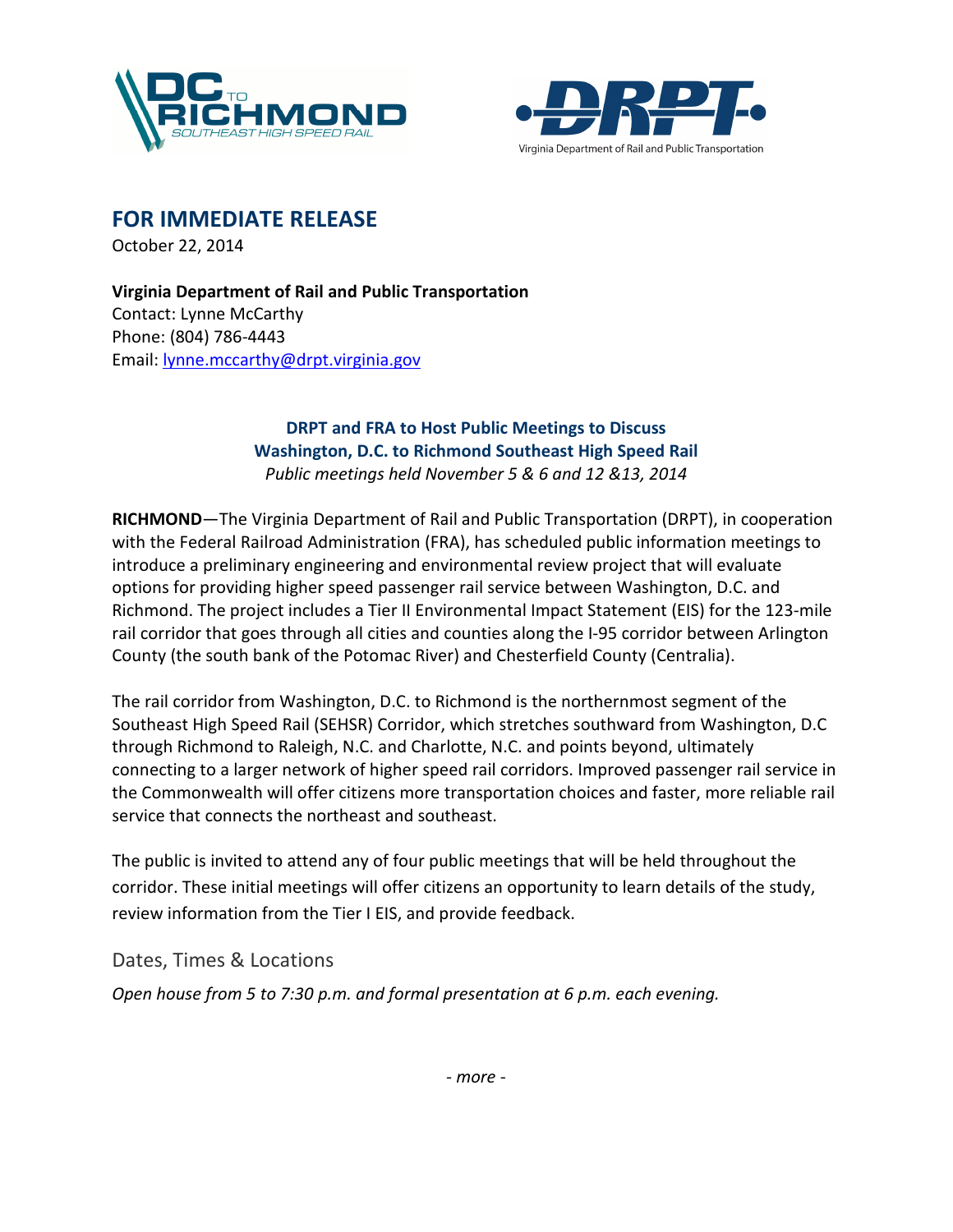| <b>Ashland</b>                                                             | <b>Richmond</b>                                                   | <b>Fredericksburg area</b>                                                               | <b>Arlington</b>                                                              |
|----------------------------------------------------------------------------|-------------------------------------------------------------------|------------------------------------------------------------------------------------------|-------------------------------------------------------------------------------|
| November 5, 2014                                                           | November 6, 2014                                                  | November 12, 2014                                                                        | November 13, 2014                                                             |
| Hanover Arts and<br><b>Activities Center</b><br>500 South Center<br>Street | Department of<br><b>Motor Vehicles</b><br>2300 W. Broad<br>Street | National Museum of<br>the Marine Corps -<br>Quantico<br>18900 Jefferson Davis<br>Highway | <b>Westin Crystal City</b><br>1800 Jefferson Davis<br>Highway                 |
| Transit info:<br>http://www.amtra<br>k.com                                 | Transit info:<br>http://www.ridegrt<br>c.com                      | Transit info:<br>http://www.prtctrans<br>it.org/                                         | Transit info:<br>http://www.wmata.com<br>http://www.arlingtontrans<br>it.com/ |

An online meeting also will be available October 27, 2014 – December 5, 2014. The public can review materials at the meetings or online and provide comments by December 5, 2014. Comments may be submitted using the interactive comment form on the study website or by mailing comments to: Emily Stock, Manager of Rail Planning, DRPT, 600 E. Main St, Suite 2102, Richmond, VA 23219.

Public meeting locations are accessible to persons with disabilities. DRPT strives to provide reasonable accommodations and services for persons who require assistance to participate. For special assistance, citizens should call the Title VI Compliance Officer, 804-786-4440 or TDD 711 by November 1, 2014. Si usted necesita servicios de traducción a participar, por favor manda un email: espanol@DC2RVArail.com

## Project website: www.DC2RVArail.com Project toll-free phone number: 1-888-832-0900 or TDD 711

## Background

DRPT and FRA are preparing the Washington, D.C. to Richmond Southeast High Speed Rail Tier II Environmental Impact Statement (EIS) as required by the National Environmental Policy Act (NEPA). A Tier I EIS for this corridor and beyond to Charlotte, N.C. was completed in 2002. The current Tier II EIS is the next step toward a more rigorous environmental study of potential alternatives to bring higher speed rail to the Commonwealth. In addition to completing this next phase of environmental study, DRPT will conduct preliminary engineering to evaluate station, track, and safety improvements as well as the feasibility of adding a third track in several areas. These improvements are required in order for additional intercity passenger trains on the corridor to operate at higher speeds.